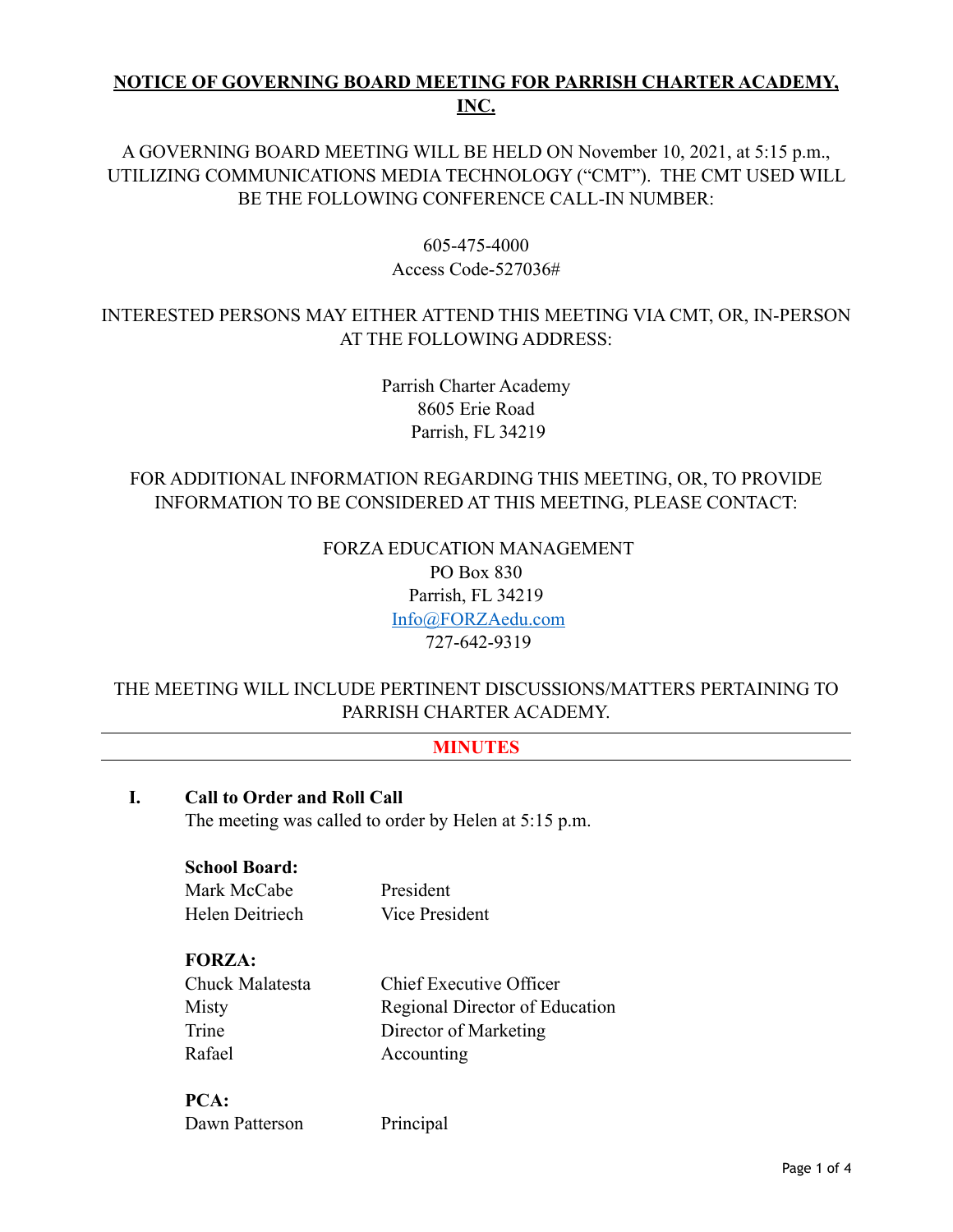### **II. Approval of Agenda:**

Helen made a motion to approve the agenda. Mark seconded the motion and the motion passed unanimously.

### **III. Approval of Minutes:**

Mark Made a motion to approve the minutes. Helen seconded the motion and the motion passed unanimously.

- **A. August 4, 2021**
- **B. September 20, 2021**

### **IV. Old Business: None**

- V. **New Business** 
	- **A. Treasurer's Report**

Rafael gave an overview of the financials. There were no questions from the board.

- **B. Approve and Execute Financials for July, August and September 2021** Helen made a motion to approve and execute the financials for July, August, and September. Mark seconded the motion and the motion passed unanimously.
- **C. Approve Enrollment Periods for the 2022-2023 School Year** Mr. Malatesta explained that the enrollment periods are the same as last year with revised dates. Each enrollment period is approximately 30 days. Mark made a motion to approve the enrollment periods. Helen seconded the motion and the motion passed unanimously.
- **D. Approve Night Time Cleaning Contract**

Mr. Malatesta gave a brief summary on the RFP process and reviewed the proposals. He stated that FORZA is recommending City Wide Facility Solutions based on the proposals submitted and the additional information provided. Mark made a motion to approve City Wide as the new nighttime cleaning company. Helen seconded the motion and the motion passed unanimously.

**E. Review and Approve the ESSER III American Recovery Act Grant Plan** Mr. Malatesta and Mrs. Patterson gave a brief description of the ESSER Grant and some of the expenses submitted. Mr. Malatesta stated that he would send a copy of the grant document so the board can review the allowable expenses submitted. Helen made a motion to approve the ESSR III Grant Plan. Mark seconded the motion and the motion passed unanimously.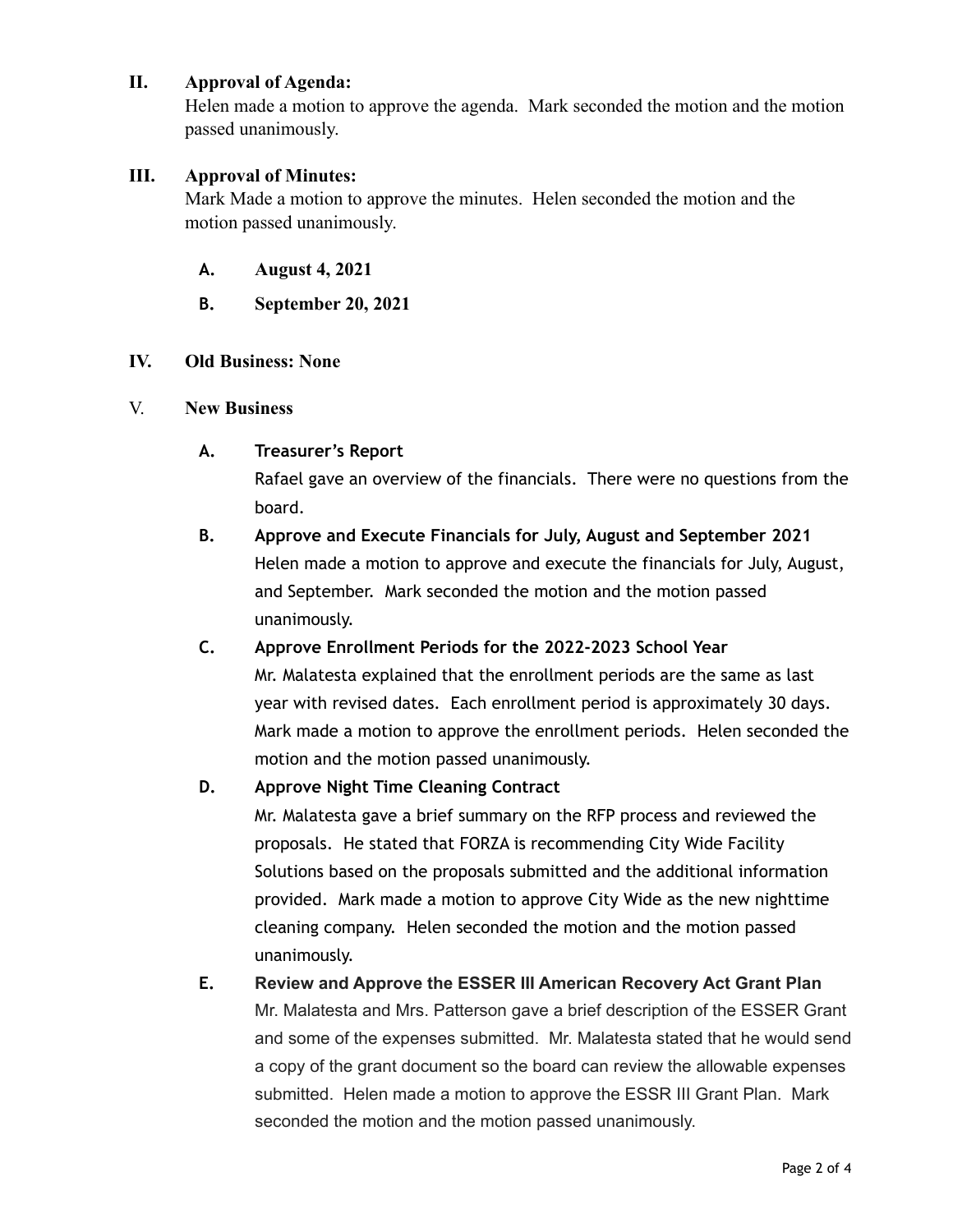**F. Review the updated Instructional Continuity Plan (ICP) and Approve the webpage publication of the Instructional Continuity Plan for Public Comment**

Mr. Malatesta stated that Mark and Helen were aware of the ICP due to the previous board meetings prior. Helen made a motion to approve PCA's ICP Plan. Mark seconded the motion and the motion passed unanimously.

**G. Approve FORZA to work with Building Hope to Secure Funding and Begin PH2 Construction**

Mr. Malatesta explained that Building Hope is willing to assist us with the following:

- 1. Purchase three acres from Robert Cambo which is needed for PH2 parking and stacking.
- 2. Purchase 5.92 acres from Mike Armstrong which is needed for future growth. (Neighbor)
- 3. Secure funding to install nine modular classrooms and one cafeteria modular which will accommodate the growth for the 22-23 school year.
- 4. Secure funding to complete the necessary on and off site improvements which are required to be completed prior to the 22-23 school year.

Helen asked what the school would use the 5.92 acres for. Mr. Malatesta stated it would be used to build the next facility and additional recreation spaces. Helen made a motion to approve FORZA to work with Building Hope to secure the necessary funding to complete the PH2 projects stated by Mr. Malatesta. Mark seconded the motion and the motion passed unanimously.

## **VI. Reports**

- **A. Principal's Report**
- **B. FORZA Education Management Report**
- VII. **Public Comment: None**
- VIII. **Comments from the Board** (non-agenda items only) Helen thanked FORZA and Mrs. Patterson for continuing to go above and beyond during the pandemic.
- IX. **\* Reconfirmation of Next Meeting Date:** February 9, 2022